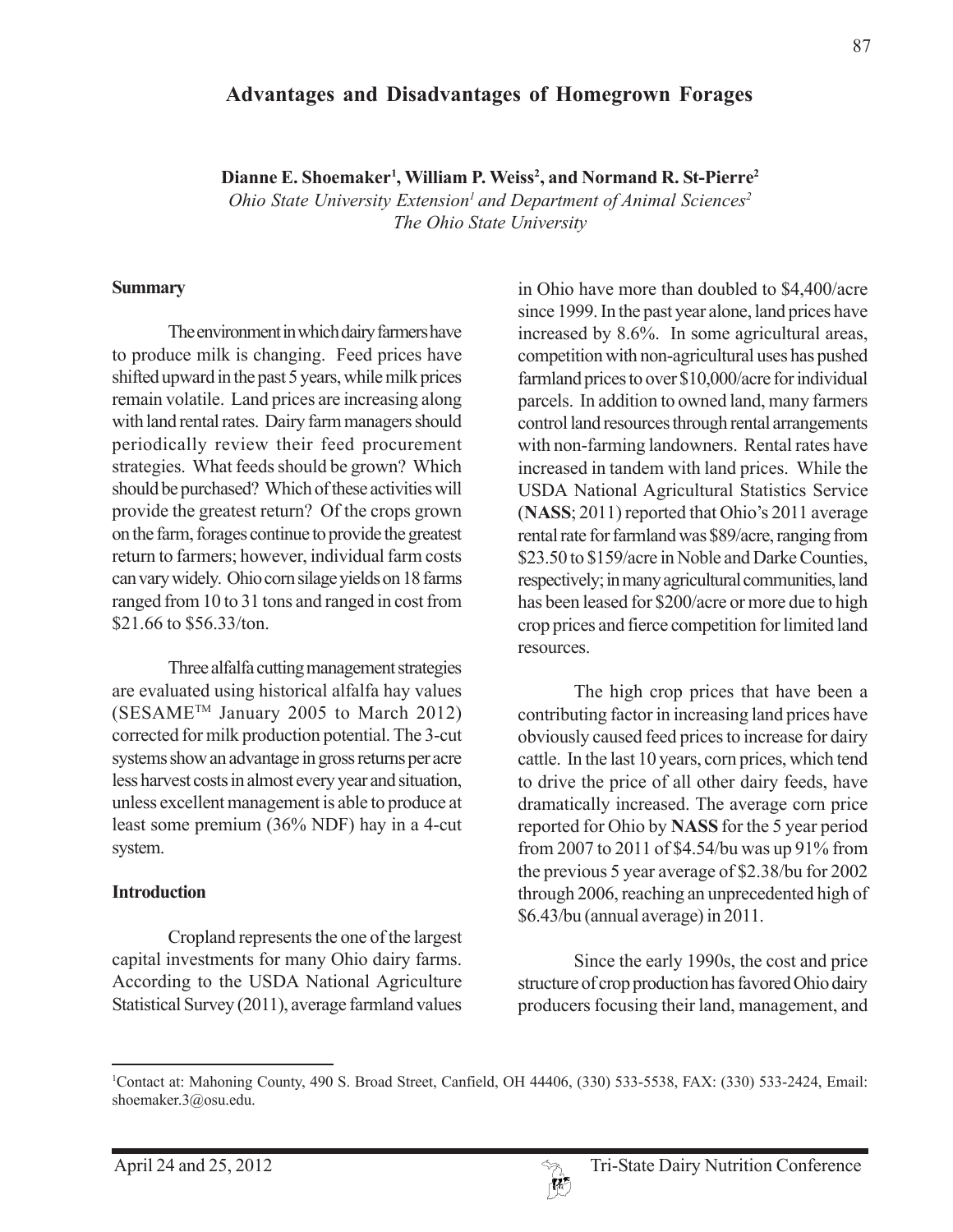other resources on quality forage production. With changing grain and feed prices, cropping patterns, and land costs, it is worth reviewing this focus to determine if it is still the best strategy for Ohio's midwest dairy farms.

### **Investment in Land**

Dairy farms typically want to control land not only to grow crops but to have adequate land close to their production unit for spreading dairy manure nutrients when needed. While these nutrients have a definite fertilizer value, there is still not a ready cash market for these nutrients in mot of the midwest, so the best way to capitalize on their value on an individual farm basis is to utilize them to grow feed for the dairy enterprise. Land purchases can be planned only to a limited extent. Since land is infrequently available for purchase or rent during the lifetime of a business and usually at the desired timing of the seller, farm managers must carefully analyze all land purchases, particularly in areas of extremely high land prices and when purchases must be debt-financed. While the land can offer many advantages to the operation, particularly for nutrient utilization and feed production, if the purchase is to be made by the dairy farm and this purchase puts the dairy farm at serious financial risk, its' purchase is not a wise business decision. The total debt level of the farm should neither exceed 40% of assets nor should the farm's total debt per cow exceed \$3,500 if the cows are expected to service the land debt.

Land becoming available for rent in the near future may carry a hefty per-acre rental rate. Is \$200/acre or more a reasonable rental rate for a dairy farmer to pay for crop land? While there is no blanket answer, some factors that should be considered include: the dairy's need for access to the land, quality of the land, availability of other land at a more reasonable rate, opportunity to renegotiate a lower rental rate in the future, and total cost of rental land to the dairy. In other words, if other acres are leased at lower per acre rates, then it may still be profitable for the dairy to rent the more costly, quality land because the total rental costs will still be manageable. All decisions have to be considered in terms of the short- and long-term management needs and profitability of the dairy farm business.

## **Management of the Crop and Forage Enterprise**

Who is managing or will manage the crop and forage enterprise for the dairy operation? Is the farm large enough to support a person or part of a person dedicated to crop production and management, or will it take management time away from the cows, heifers, or calves? Does the person have the skills to manage to produce the quality and quantity of forages that the dairy determines it wants and needs? Are consultant services available to assist in some areas, such as soil fertility, seed selection, and integrated pest management? If these questions cannot be answered positively, will it/does it cost the farm more to grow forages poorly than it would to purchase good quality forages?

Purchasing rather than growing forages still means that someone will have to manage the forage procurement enterprise, which is not necessarily simple if done well. To do this well, the manager should know exactly what forages are needed for each animal group in what quality and quantity, manage their procurement, storage, distribution, and associated cash flow requirements. This is nearly the same information the farm has to know if they are growing their forages.

### **Ability to Grow Forages Profitably**

The ability to grow forages profitably varies from farm to farm as does the ability to produce milk profitably. Of 24 Ohio dairy farms participating in the 2010 Ohio Dairy Farm Benchmarking Program, 18 farms grew corn silage on owned land.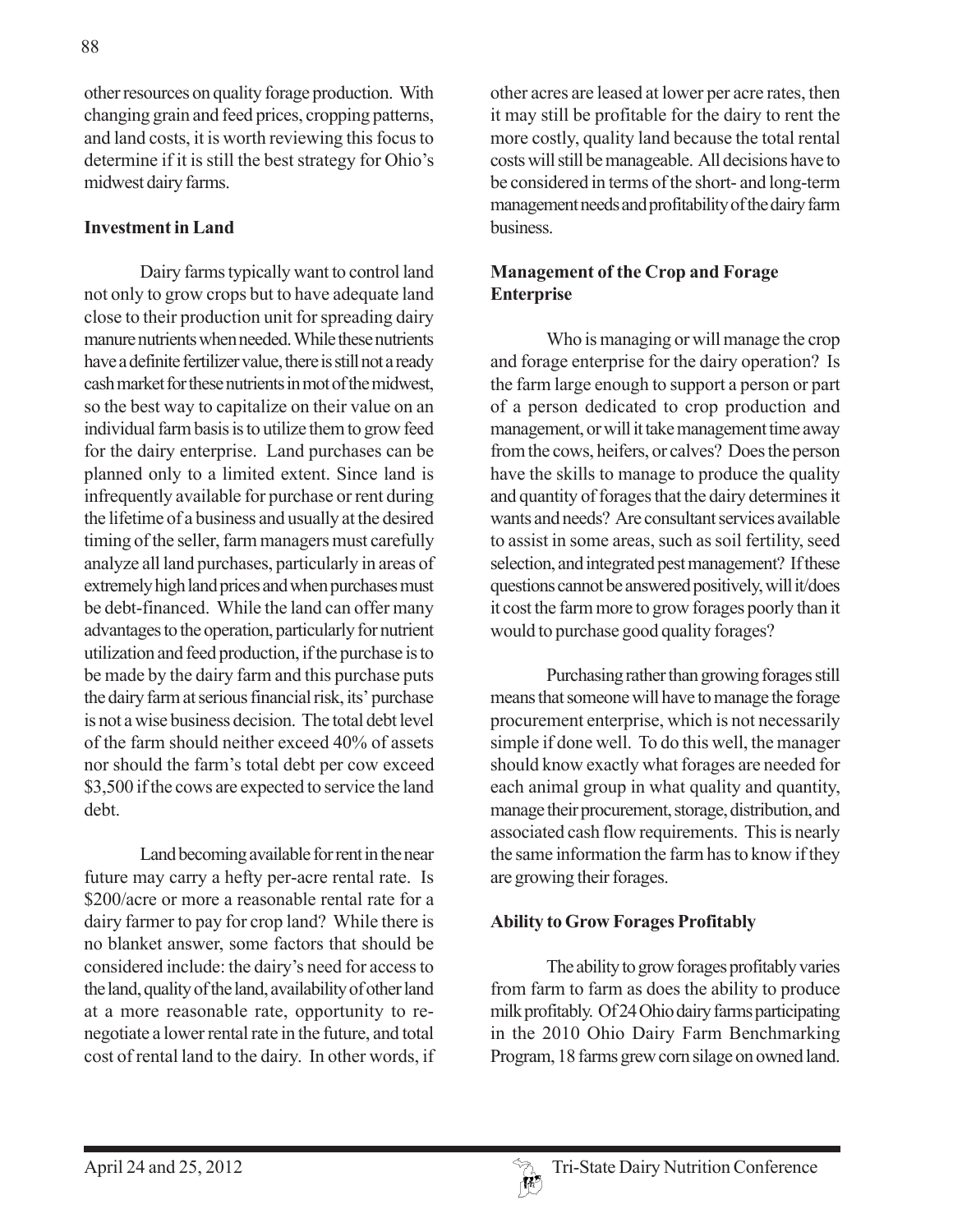While all but one farm reported a positive return, yields ranged from slightly more than 10 to 31 tons/ acre, averaging 21 tons/acre for the 18 farms. Total costs including labor and management averaged \$34.88/ton, ranging from \$21.66 to \$56.33/ton. Even with the current high corn grain prices and conservative hay prices, the 2012 OSU Extension Production Budgets (Ward, 2012; Ward and Shoemaker, 2012; Ward et al., 2012ab) show that alfalfa haylage and hay production continue to generate the highest returns per acre over both variable and total costs followed by corn grain, corn silage, and soybeans (Table 1). As recently as 2006 (Ward, 2006), 160 bu per acre corn yielded a negative return to total costs at \$2.50/bu, which made sale of the crop as silage to a dairy farmer potentially attractive if harvest costs could be avoided or other favorable agreements reached. At current grain market prices, it may be more difficult to attract acres away from corn grain production into contract silage production, especially when grain producers have contracted their production for grain sales. This situation can increase the need for homegrown forage production.

### **Investment in Equipment or Custom Hire**

An important advantage of a farm's growing their own forages is the control they have over harvest – harvesting when they want to harvest and accomplishing harvest quickly and efficiently, minimizing potential weather or pest damage to the crop and maximizing some desired combination of yield and quality. To do this effectively, the farm must own or have control of the proper equipment when it is needed. Ownership requires additional capital investment which must be done carefully, balancing the need for efficiency with investment in assets that may be used less than 15% of the time. Pricing on a new 250 horsepower self-propelled chopper with a corn head and hay pick-up head can begin at \$270,000, with forage wagons running an additional \$24,000 each. If this cost is not spread over at least 1,500 acres of forages, the dairy may

have difficulty cash-flowing the compliment of harvest equipment. Another option is to consider hiring a custom harvester for all or part of the dairy's forage production. The feasibility of this option may vary by region and availability of good, reliable custom operators. Working with a custom operator allows the dairy to take advantage of harvesting equipment and options, such as: 1) larger units that can harvest more quickly and efficiently, and 2) choppers that can process silages and apply treatments that older, on-farm equipment may not be equipped to do. The dairy also does not have to employ a person that can maintain and run harvest equipment. The disadvantage is that in years of challenging weather, getting a custom operator at the farm at the optimum time for quality forage may be challenging.

The availability of good custom forage harvesters has increased in Ohio in the past 20 years. The Ohio State University conducts and publishes a survey of Ohio Farm Custom Rates every 2 years which includes forage production field operations (http://ohioline.osu.edu/ae-fact/pdf/ AEDE-11-10.pdf). In addition to the harvest costs available in the crop production budgets (Table 1), these custom rates provide useful information when working with a custom harvester to develop a contract price. The budgets and custom rate references also provide links to references on machinery operation costs published by multiple universities.

# **Quality of Forage**

One advantage of homegrown forages is that, good or bad, the dairy knows exactly what was harvested - what the forage looked like standing in the field, what happened to it during harvest, and how it was stored. The associated disadvantage is that – if it was bad- the farm has it. If it was kept separate, and it can be fed to an appropriate animal group (if there is one), or sold and replaced with better feed, or used for bedding or compost, the

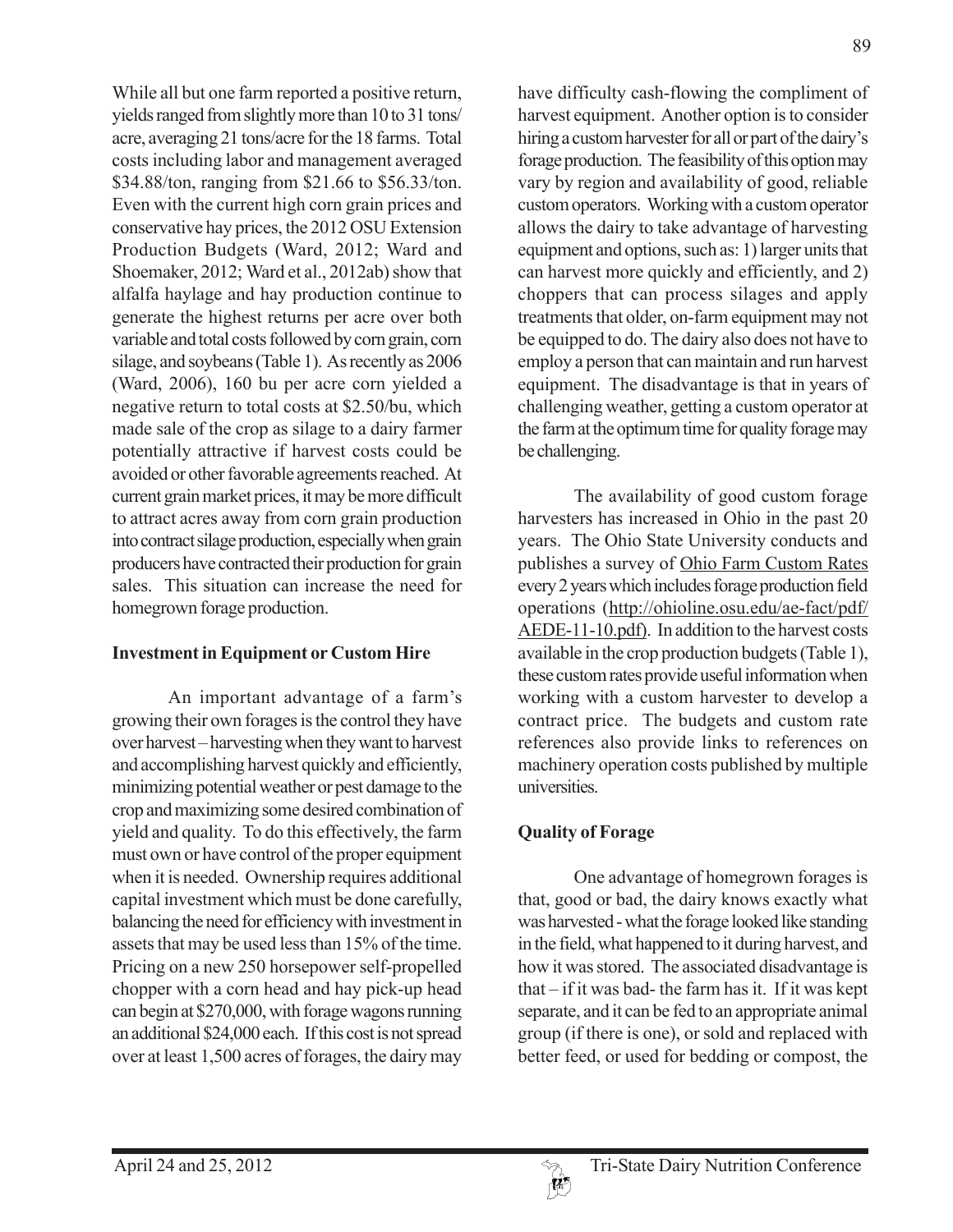negative impact can be minimized. If none of that happens, the farm is at a disadvantage assuming that a good, consistent supply of forages could have been purchased.

In the current crop price environment, is growing high quality forages the best use of high priced land? With the current price of nutrients (energy being priced higher and protein lower than historically "normal"), and if we are growing alfalfa, should we manage for more yield and less quality? Undersander and others (2004; 2008) indicate that 3 cuttings taken at 10% bloom will increase yield by about 15 to 20% more than 4 cuttings taken at the bud stage. However, harvesting at the later stage will result in a higher neutral detergent fiber **(NDF)** and lower crude protein **(CP)** content in the harvested forage which will impact potential milk production. Weiss and St-Pierre developed a method to adjust hay values to credit -or debitthem for their potential milk yield. These are the "corrected" values generated by the Sesame<sup>TM</sup> software program in Table 2 for 3 qualities of hay using historic nutrient values for January 2005 through March 2012.

To evaluate the impact of managing for yield vs quality, we will use the average yield of the 11 alfalfa varieties harvested at the Wooster test plot in 2011 of 5.84 tons/acre of dry matter **(DM)** in 4 cuttings as the yield for a 4 cutting system. Two 3 cut systems will also be evaluated, one at 115% of the 4-cut yield, or 6.7 tons/acre of DM, and one at 120% of the 4 cut yield, or 7 tons/acre of DM. Because the 3 cuttings are harvested at a later stage to capture more potential yield, all 3-cutting system hay was assumed to be 44% NDF, 18% CP alfalfa hay and valued accordingly. Harvest costs were generated using the 2012 OSU Alfalfa Haylage Production Budget with fuel price adjustments made for each year in the analysis.

While we would like to make 100% of the 4-cutting hay at the optimum time, even in a wellmanaged system, some weather will interfere with a cutting, so some will be harvested perfectly, and some will be harvested at a more mature stage or may receive some weather damage. Figure 1 shows the gross returns per acre less harvest costs for the three cutting systems when 60% of the alfalfa harvested from the 4 cut system is good (40 NDF) quality, and 40% is fair (44 NDF) quality. In every year, both 3-cutting systems generated greater returns over harvest costs than the 4 cutting system. The 115% 3-cut system averaged \$50/year, and the 120% 3-cut system averaged \$95/year more in gross returns less harvest costs per acre than the 4 cut system, even though 60% of the 4-cut yield was higher quality and therefore of higher value.

Even if we assume a situation where less of the 4-cutting system is harvested as fair quality (25%), there were only 2 of the past 8 years (2005 and 2007) when the 4-cutting system had an advantage over one of the 3-cut systems (Figure 2). Even with 75% of the 4-cut system harvested and valued as good (40% NDF) quality haylage, for the last 5 years, the 115% 3-cut system averaged \$51/year and the 120% 3-cut system averaged \$80/ year more in gross returns less harvest costs per acre than the 4-cut system.

If all of the 4-cut haylage is harvested as good (40% NDF) quality (Figure 3), then there are a few years when the 4 cut system has had a slight advantage over the 115% 3-cut system. There were also 2 years (2005 and 2007) when the 4-cut system had a \$9 and \$24/acre respectively, advantage over the 120% 3-cut system. However, in the last 5 years, the 120% 3-cut system has averaged \$52/ acre/year more in gross returns than the 4-cut system, and the 4-cut and 115% 3-cut systems were essentially the same.

Only if the 4-cut haylage is harvested as a mix of good and premium (36% NDF) quality (Figure 4) does the 4-cut system begin to show some advantage over the 3 cuttings with higher yields

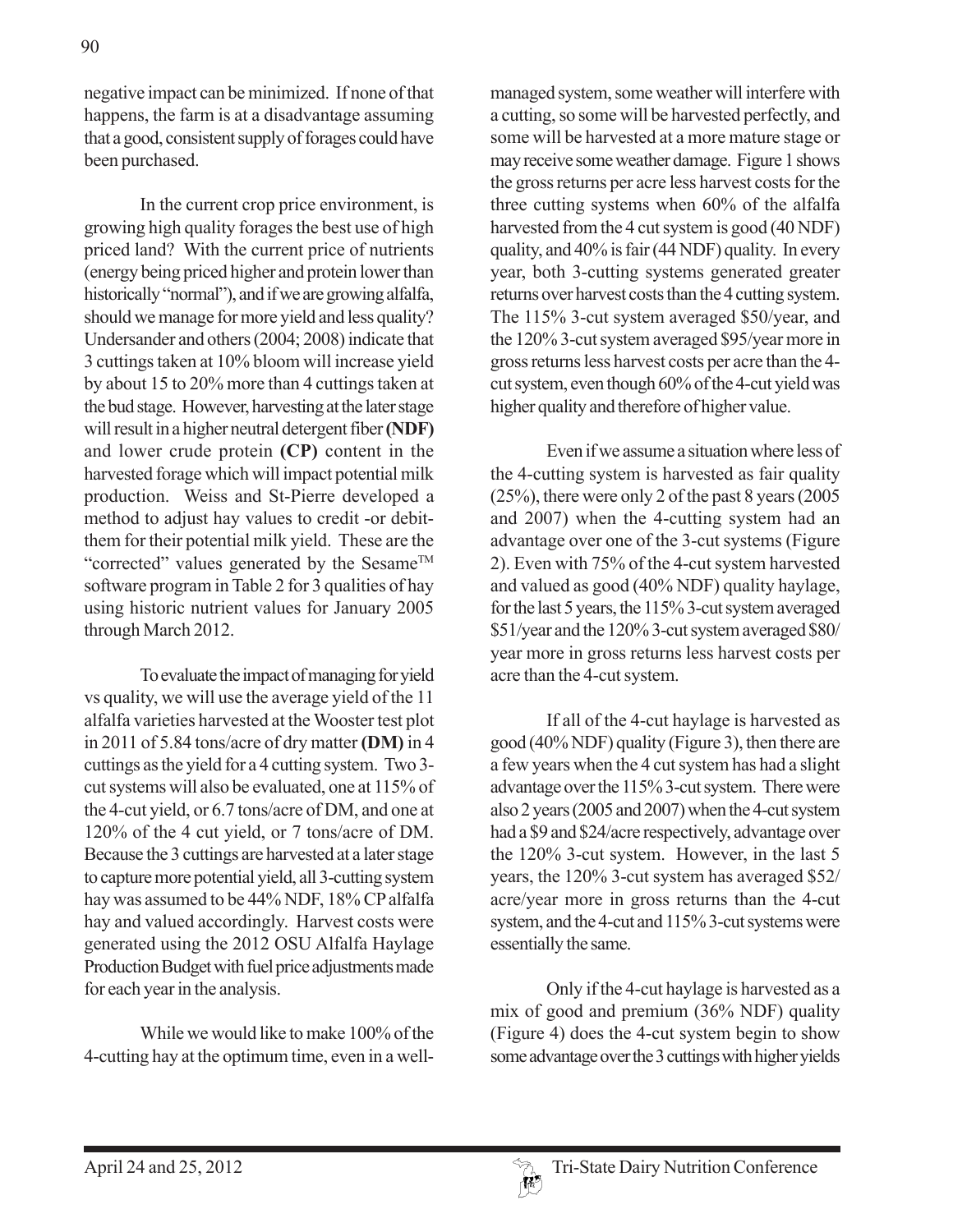harvested at 44% NDF. When 40% of the 4-cut system was harvested as 36% NDF haylage, the 4-cut system consistently generated the highest returns over harvest costs per acre. The advantage over the 115% 3-cut system averaged \$91/acre over the 8 years and \$84/acre over the last 5 years. The advantage over the 120% 3-cut system was \$45/ acre over harvest costs since 2005 and \$30/acre over the last 5 years.

## **Implications**

- 1. Investments in land and machinery, especially high-priced land and machinery, must be carefully evaluated to ensure that they enhance the profitability of the dairy farm business and do not jeopardize the solvency of the business.
- 2. Land rental rates should be carefully evaluated in the context of total costs.
- 3. Forages (alfalfa haylage, alfalfa hay, and corn silage) continue to generate the greatest returns over variable costs per acre. Alfalfa haylage generates the greatest returns over total costs per acre according to OSU budgets. Individual farm costs will vary widely. Farms should complete enterprise analyses to fully understand and manage their costs of producing forages.
- 4. Review alfalfa cutting management and quality. A review of 3 alfalfa cutting systems showed that under normal harvest conditions, a 3-cutting system harvesting 15 to 20% more DM of fair quality (44% NDF) alfalfa hay or haylage nearly always generated more gross returns over harvest costs per acre than a 4-cutting system with some higher quality but lesser yields, even when adjusted for potential milk production. Another advantage is the potentially longer stand life for the 3-cut system.

5. Excellent alfalfa mangers who can harvest some premium (36% NDF) alfalfa haylage as part of a 4-cut system will benefit from a 4-cut over a 3-cut system.

## **References**

Brink, G. Measuring the trade-off between: Alfalfa yield and quality across four harvest periods. USDA Forage Research Center Fact Sheet. USDA-Agricultural Research Center, Madison, WI. http:/ /ars.usda.gov/mwa/madison/dfrc.

Brink, G., M. Hall, G. Shewmaker, D. Undersander, N. Martin, and R. Walgenbach. 2010. Changes in alfalfa yield and nutritive value within individual harvest periods. Agronomy Journal 102:(4):1274- 1282.

McCormick, J.S., R.M. Sulc, and D.J. Barker. 2011. Ohio forage performance trials. The Ohio State University Extension, Columbus. http:// oardc.osu.edu/forage2011.

Orloff, S., and D. Putnam. 2010. Adjusting alfalfa cutting schedules for economic conditions. Proceedings California Alfalfa and Forage Symposium, Visalia, CA. UC Cooperative Extension, Plant Sciences Department, University of California, Davis.

Undersander, D., et al. 2004. Alfalfa Management Guide. NCR 547, American Society of Agronomy, Inc., Crop Science Society of America, Inc. Soil Science Society of America, Inc.

Undersander, D. 2008. Change in yield and quality of alfalfa. Fact Sheet, University of Wisconsin Extension. http://uwex.edu/ces/forage/pubs/ change in yield and quality of alfalfa.pdf.

USDA National Agricultural Statistics Service. 2011. Ohio Cash Rent, Cropland, Non-irrigated. http://www.nass.usda.gov/statistics\_bystate/ohio.

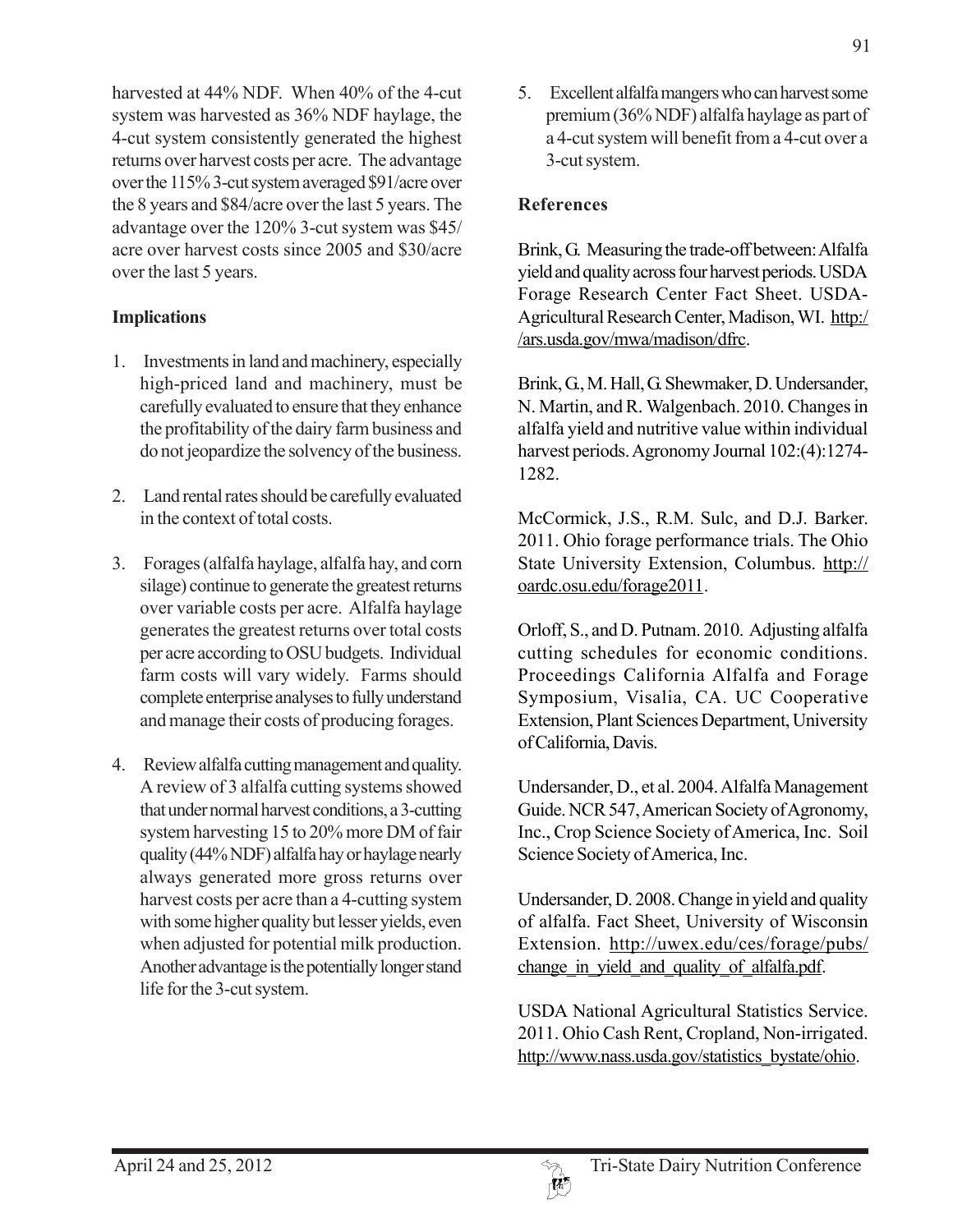Ward, B. 2006. Corn production budget, conservation tillage practices. The Ohio State University Extension, Columbus.

Ward, B. 2012. Corn production budget, conservation tillage practices. The Ohio State University Extension, Columbus.

Ward, B., and D. Shoemaker. 2012. Corn silage production budget. The Ohio State University Extension, Columbus.

Ward, B., M. Sulc, and D. Shoemaker. 2012a. Alfalfa hay production budget. The Ohio State University Extension, Columbus.

Ward, B., M. Sulc, and D. Shoemaker. 2012b. Alfalfa haylage production budget. The Ohio State University Extension, Columbus.

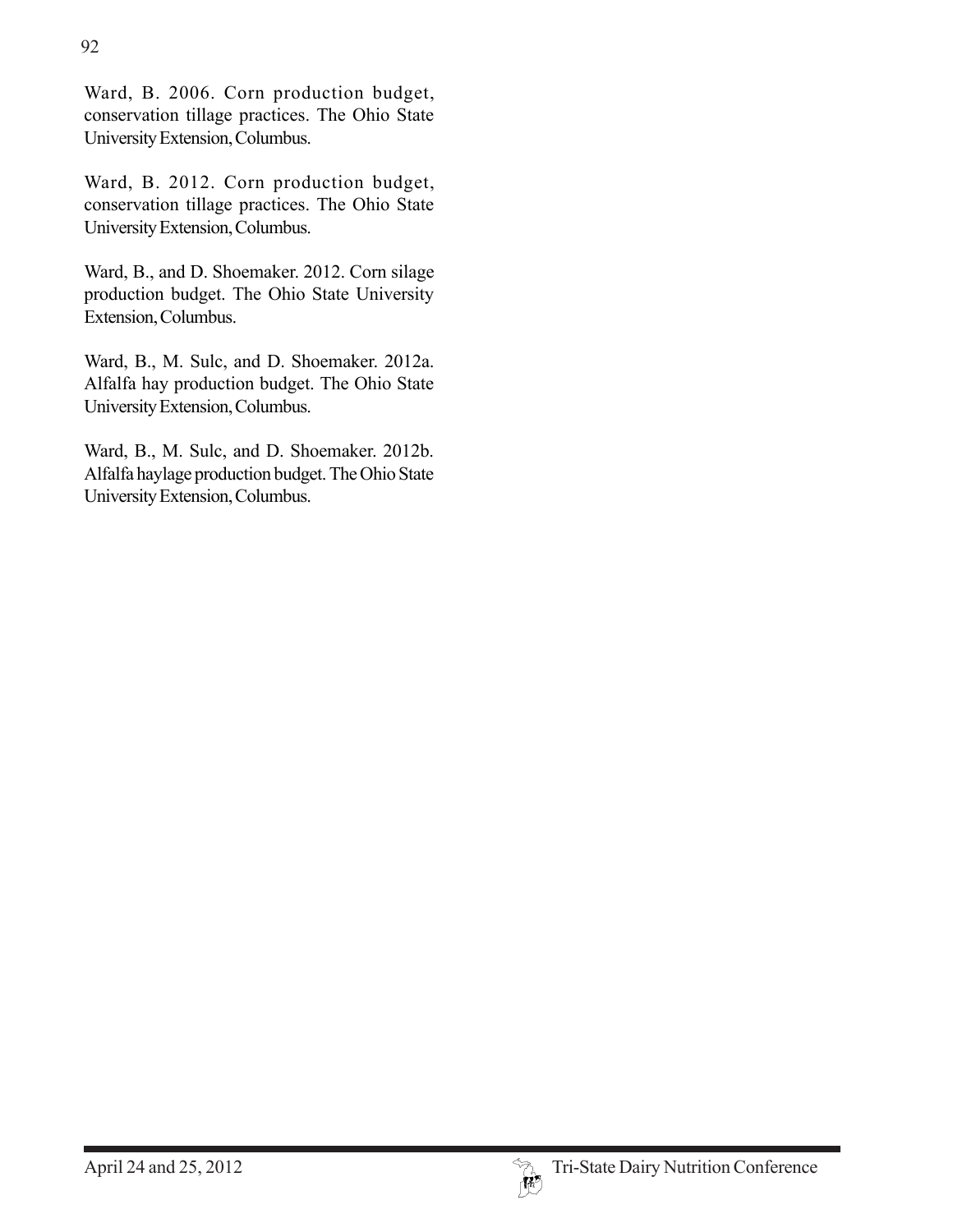|                            | Soybeans              | Corn                | Corn Silage             | Alfalfa Hay                  | Alfalfa Haylage        |
|----------------------------|-----------------------|---------------------|-------------------------|------------------------------|------------------------|
| Yield/acre<br>Price/unit   | $48$ bu<br>\$11.40/bu | 155 bu<br>\$5.50/bu | 21 ton<br>$$47.75/$ ton | 6 ton                        | 12 ton<br>8.4 T @ \$89 |
|                            |                       |                     |                         | 3.6 T @\$180<br>2.4 T @\$140 | 3.6 T $(a)$ \$70       |
| Return over variable costs | \$340                 | \$462               | \$526                   | \$703                        | \$719                  |
| Return over Total costs    | \$50                  | \$121               | \$56                    | \$374                        | \$406                  |

**Table 1.** Return above variable and total costs per acre of production, 2012 Ohio State University Extension Crop Production Budgets<sup>1</sup>.

<sup>1</sup>Budgets can be found online at http://aede.osu.edu.programs/farmmanagement/budgets

**Table 2.** Annual average value of 36, 40, and 44% NDF alfalfa hay in dollars per ton on a DM basis. Based on nutrient values and corrected for potential milk yield calculated using the Sesame™ software program1 , January 2005 through March 2012.

|                   |                         |                | Hay Quality <sup>3</sup> |                |  |
|-------------------|-------------------------|----------------|--------------------------|----------------|--|
|                   | Milk Price <sup>2</sup> | 36% NDF        | 40% NDF                  | 44% NDF        |  |
|                   | $\sqrt{\text{cwt}}$     | 22% CP         | 20% CP                   | 18% CP         |  |
|                   |                         | <b>170 RFV</b> | <b>150 RFV</b>           | <b>130 RFV</b> |  |
| 2012 <sup>4</sup> | 16.74                   | \$250.09       | \$210.37                 | \$181.01       |  |
| 2011              | 18.61                   | \$286.18       | \$243.21                 | \$208.38       |  |
| 2010              | 14.61                   | \$219.13       | \$190.52                 | \$163.58       |  |
| 2009              | 11.50                   | \$210.03       | \$182.58                 | \$156.30       |  |
| 2008              | 17.62                   | \$269.75       | \$232.87                 | \$201.78       |  |
| 2007              | 18.22                   | \$191.20       | \$154.51                 | \$123.63       |  |
| 2006              | 12.03                   | \$144.55       | \$122.17                 | \$102.65       |  |
| 2005              | 14.23                   | \$145.52       | \$120.13                 | \$97.16        |  |
| <b>SD</b>         | 3.14                    | \$56.07        | \$49.59                  | \$45.64        |  |
| Min               | 9.43                    | \$132.69       | \$108.70                 | \$85.66        |  |
| <b>Max</b>        | 21.94                   | \$352.26       | \$309.85                 | \$277.59       |  |

<sup>1</sup>Data provided by Normand St-Pierre, March 19, 2012.

2 Approximately 3.6% butterfat price used to calculate corrected forage values.

 $3NDF$  = Neutral detergent fiber,  $CP$  = crude protein, and RFV = relative feed value.

4 Includes January and February 2012.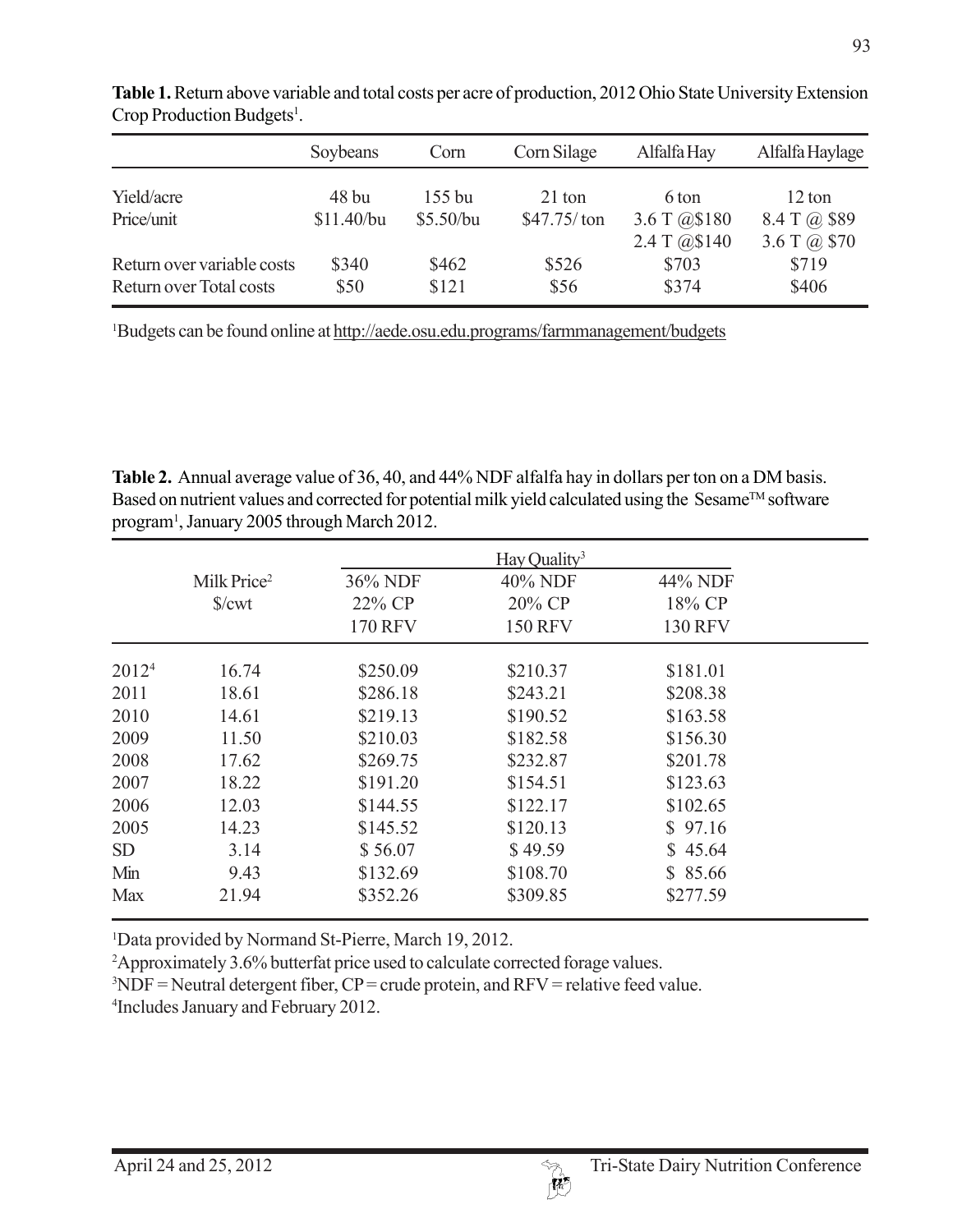

**Figure 1.** Estimated gross returns per acre less harvest costs as haylage for 3 cutting systems. Assuming 4 cuttings of alfalfa yielding 5.84 T DM, 60% at 40% NDF and 40% at 44 NDF; 3 cuttings of alfalfa at 115% of 4 cut yield, 100% at 44 NDF; 3 cuttings of alfalfa at 120% of 4 cut yield, 100% at 44% NDF.



**Figure 2.** Estimated gross returns per acre less harvest costs as haylage for 3 cutting systems. Assuming 4 cuttings of alfalfa yielding 5.84 T DM, 75% at 40% NDF and 25% at 44% NDF; 3 cuttings of alfalfa at 115% of 4 cut yield, 100% at 44% NDF; 3 cuttings of alfalfa at 120% of 4 cut yield, 100% at 44% NDF.